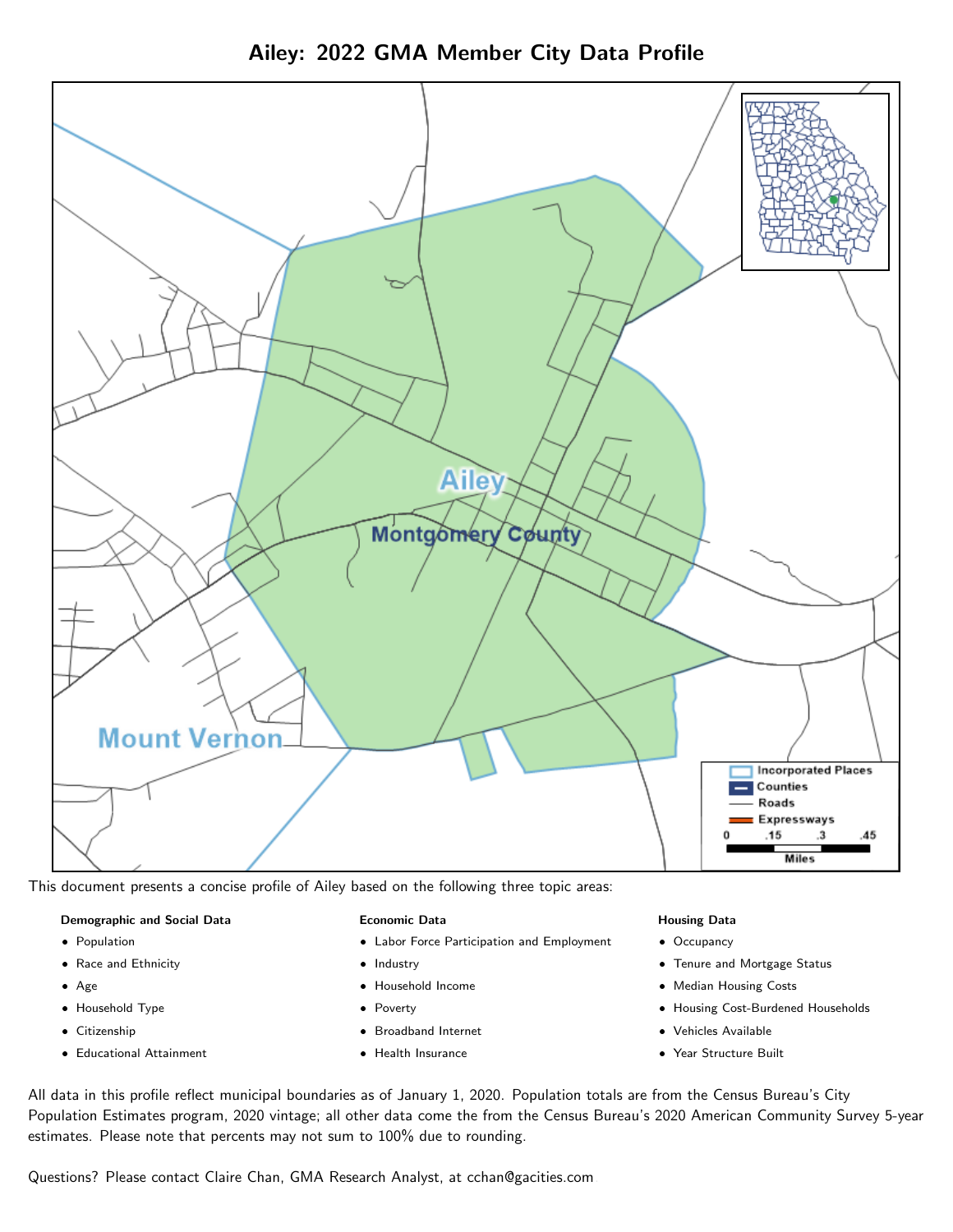# Ailey: Demographic and Social





**Citizenship** 



Source: American Community Survey, 2020 5-year estimates, table B05002 Source: American Community Survey, 2020 5-year estimates, table B15002

Race and Ethnicity



Source: U.S. Census Bureau, City Population Estimates, 2020 vintage Source: American Community Survey, 2020 5-year estimates, table B03002

## Household Type



Source: American Community Survey, 2020 5-year estimates, table B01001 Source: American Community Survey, 2020 5-year estimates, table B11001

### Educational Attainment



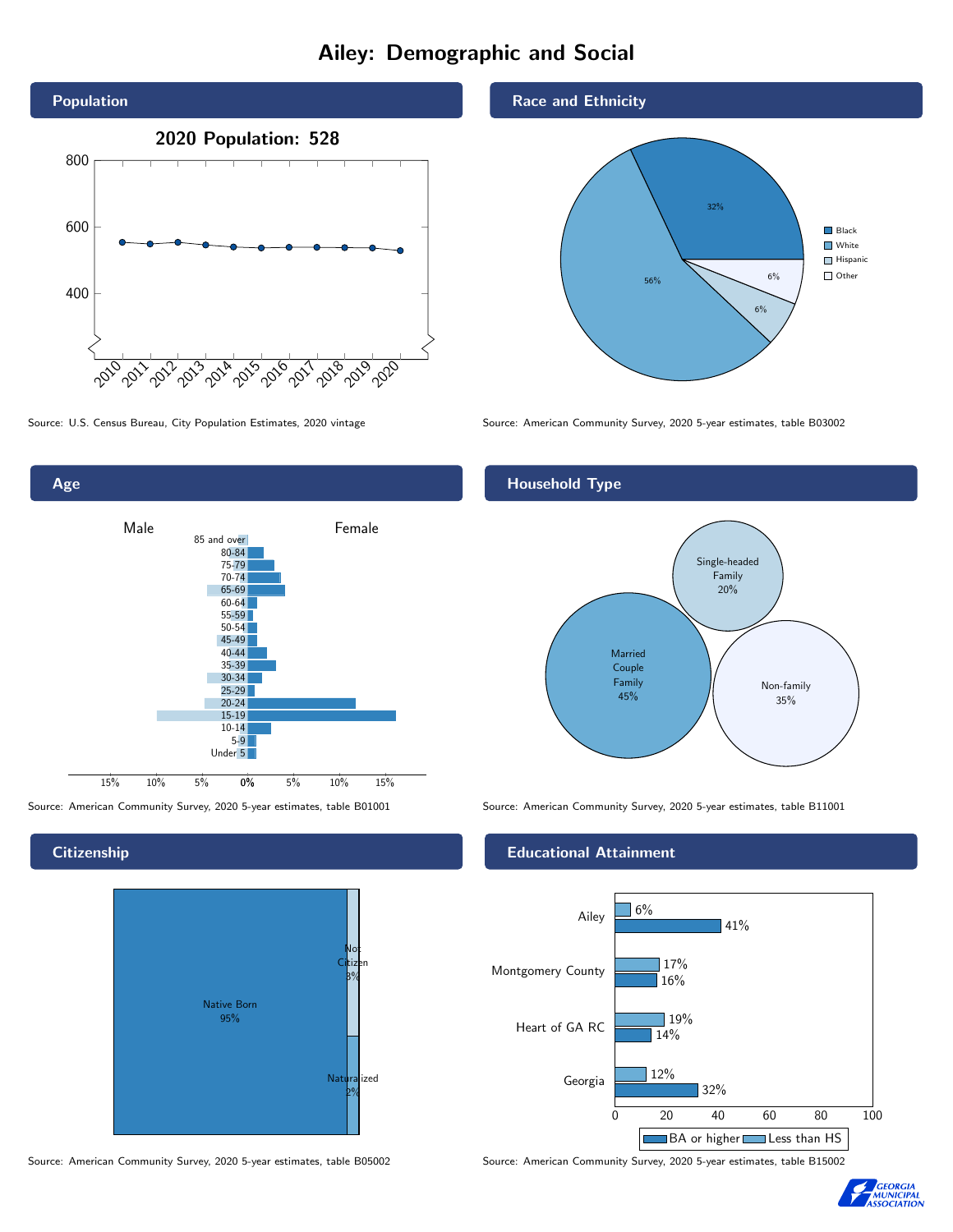# Ailey: Economic



Source: American Community Survey, 2020 5-year estimates, table B23001 Note: Unemployment rate is based upon the civilian labor force.

# Industry

| Agriculture, forestry, fishing and hunting, and mining      | $0\%$ |
|-------------------------------------------------------------|-------|
| Construction                                                | $0\%$ |
| Manufacturing                                               | 15%   |
| <b>Wholesale Trade</b>                                      | 3%    |
| Retail Trade                                                | 9%    |
| Transportation and warehousing, and utilities               | 7%    |
| Information                                                 | $2\%$ |
| Finance and insurance, real estate, rental, leasing         | 2%    |
| Professional, scientific, mgt, administrative, waste mgt    | 10%   |
| Educational services, and health care and social assistance | 26%   |
| Arts, entertainment, recreation, accommodation, food        | 10%   |
| service                                                     |       |
| Other services, except public administration                | 7%    |
| Public administration                                       | 10%   |

Source: American Community Survey, 2020 5-year estimates, table C24030



Source: American Community Survey, 2020 5-year estimates, tables B19013 and B19025 Source: American Community Survey, 2020 5-year estimates, table B17010



#### Health Insurance



Source: American Community Survey, 2020 5-year estimates, table B28002 Source: American Community Survey, 2020 5-year estimates, table B18135



## **Poverty**